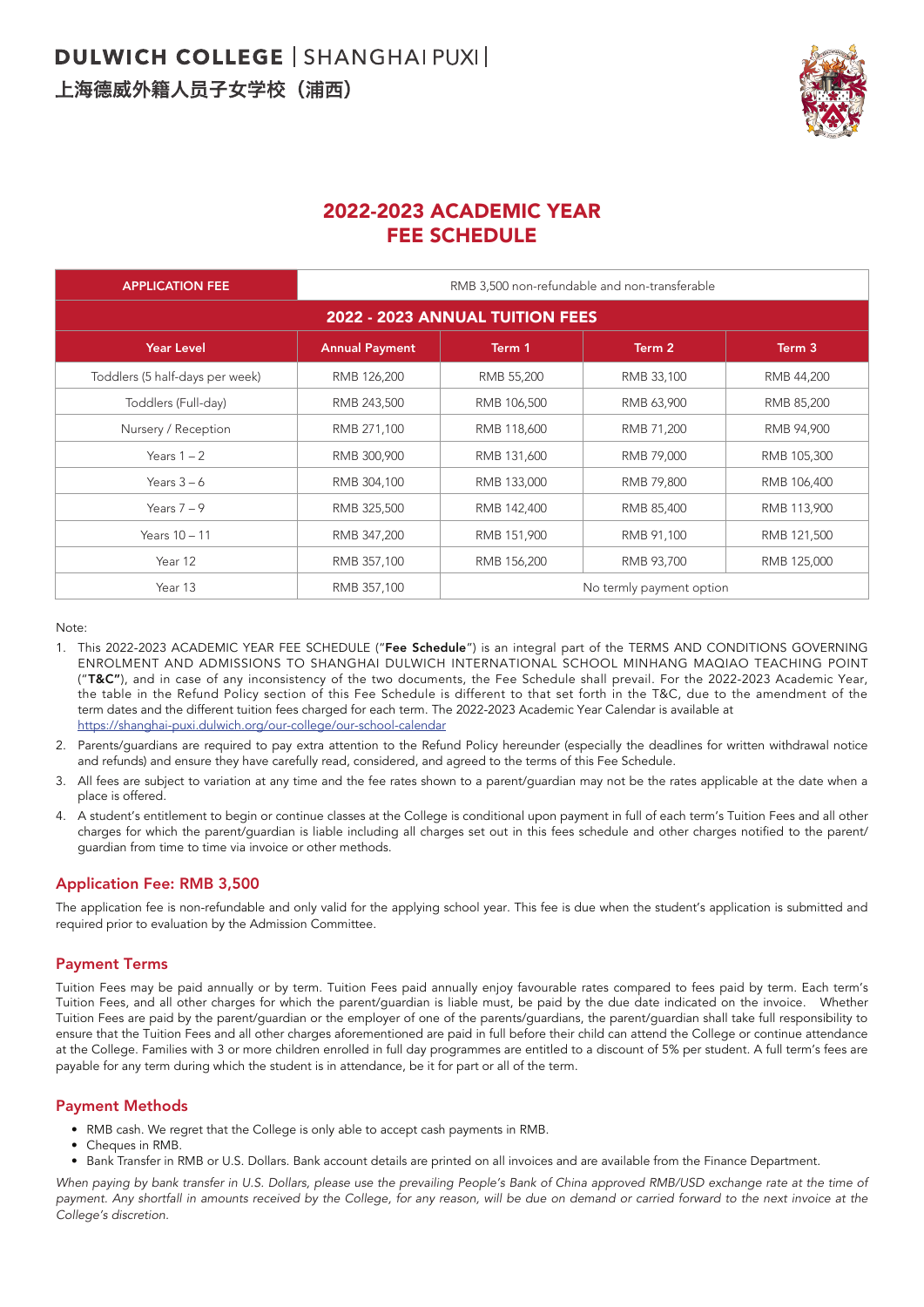# **DULWICH COLLEGE | SHANGHAI PUXI |** 上海德威外籍人员子女学校(浦西)



### Administration Charge for Late Payment of Tuition Fees

If the parent/guardian fails to make payments by the due date according to the College's Terms and Conditions, a late payment administration charge of RMB 1,000 will be imposed for each late payment reminder issued by the College. This administration charge does not apply to preapproved payment plans agreed in writing by the College prior to the deadline for payment of the relevant fees or charges.

#### Withdrawal by Parent/Guardian

If a parent/guardian desires to withdraw a child for any reason from the College, that parent/guardian shall deliver a written withdrawal notice to the College: (i) by 15th October for withdrawal from or at any time in Term 2 of the school year; (ii) by 28th February for withdrawal from or at any time in Term 3 of the school year; or (iii) by 1st April for withdrawal at the end of Term 3 of the school year or from or at any time in Term 1 of the following school year. If a written withdrawal notice is delivered to the College during a College holiday it will be deemed received by the College on the first day in session following the holiday.

#### Refund Policy

A full term's Tuition Fees are payable for any term during which the student is in attendance be it for part or all of that term, and for the term for which inadequate withdrawal notice is given. If adequate withdrawal notice is given, the balance amount of the Tuition Fees paid will be refunded after deducting a 5% surcharge per term attended by the student in the school year from which the student is withdrawn (5% surcharge only applicable to payment on annual basis). If late withdrawal notice is given, the balance amount of the Tuition Fees paid will be refunded after deducting (i) the Tuition Fees for the term withdrawn late and (ii) a 5% surcharge per term attended by the student in the school year from which the student is withdrawn and for the term withdrawn late (5% surcharge only applicable to payment on annual basis); if Tuition Fees have not been paid, they shall remain due and payable.

The College requires firm commitment for enrolment after the applicable withdrawal deadline, therefore once an enrolment place has been reserved, full Tuition Fees for the relevant first term will be due and any withdrawal from that term shall be treated as late withdrawal. All Tuition fees and charges are subject to variation at any time and the rates shown to a parent/guardian may not be the rates applicable on the date when a place is offered or when withdrawal is made.

| <b>Refund Schedule of Tuition Fees Paid</b> |                                                |                                                   |                                                 |                                               |  |  |
|---------------------------------------------|------------------------------------------------|---------------------------------------------------|-------------------------------------------------|-----------------------------------------------|--|--|
|                                             | <b>Written Notice</b><br>On or Before<br>1-Apr | <b>Written Notice</b><br>On or Before<br>$15-Oct$ | <b>Written Notice</b><br>On or Before<br>28-Feb | <b>Written Notice</b><br>On or After<br>1-Mar |  |  |
| Annual Fees                                 | 100%                                           | 56%                                               | 35%<br>N.A.<br>$0\%$                            | 0%                                            |  |  |
| Term 1 Fees                                 | 100%                                           | 0%                                                |                                                 | N.A.                                          |  |  |
| Term 2 Fees                                 | N.A.                                           | 100%                                              |                                                 | N.A.                                          |  |  |
| Term 3 Fees                                 | N.A.                                           | N.A.                                              | 100%                                            | 0%                                            |  |  |

\*For illustration purposes only, kindly refer to the policies set out above.

#### Resource Fee

A Resource Fee is a supplementary fee payable on acceptance to the College to support the initial investment of Educational Resources. The Resource Fee for the 2022-2023 Academic Year is RMB15,000. This fee is held by the College to ensure that College property including books, reference materials, IT equipment, science equipment and other academic and co-curricular resources are duly returned to the College in satisfactory condition. The Resource Fee will be refunded to parents/guardians after the return of College property and deduction of any reimbursement due to damage to the College property and deduction of any outstanding Tuition Fees payable to the College.

#### School Lunch

The cost of school lunch is not included in the Tuition Fee. School lunch is catered by an external provider and payment works on a smart card system. Lunch may be paid annually, by term or by monthly directly to the catering company.